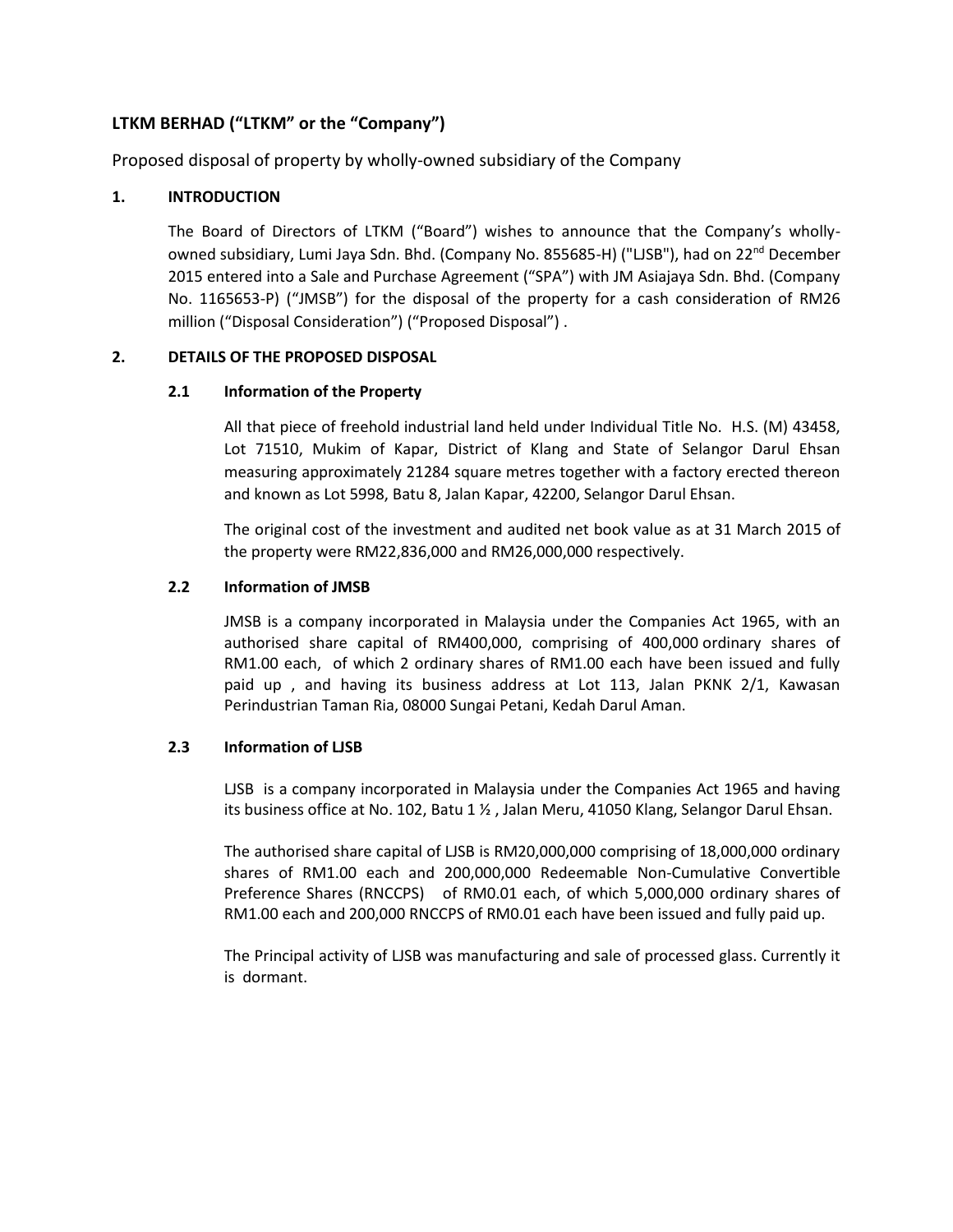### **2.4 Basis and justification for the Disposal Consideration**

The Disposal Consideration was arrived at on a "willing buyer-willing seller" basis after taking into accounts the original cost of investments and the market value of the Property at RM26 million as appraised by Henry Butcher (Sel) Sdn Bhd for the financial year ended 31 March 2015.

## **2.5 Utilisation of the Sale Proceeds**

The sale proceeds to be generated from the Proposed Disposal is expected to be utilised for future acquisition of landbank and / or for working capital purposes of the Group.

## **2.6 Salient Terms and Conditions of the SPA**

LJSB has agreed to sell and JMSB has agreed to purchase the Property free from all encumbrances on an 'as is where is' basis with vacant possession, subject to the terms and conditions set out in the SPA.

The Disposal Consideration shall be satisfied in full in the following manner :

- (i) RM520,000 (2% of purchase price) as the earnest deposit;
- (ii) RM2,080,000 as the balance deposit sum upon execution of the SPAs;
- (ii) balance purchase prices of 90% or RM23,400,000.00 are to be satisfied within four (4) months from date of the SPA, failing which LJSB shall automatically grant JMSB an extension of two (2) months at interest of eight per centum (8%) per annum to be calculated on a day to day basis on the unpaid portion of the balance purchase price within the extended completion period.

#### **2.7 Liabilities to be assumed by JMSB**

There is no liability to be assumed by JMSB arising from the Proposed Disposal except for expenses related to the Proposed Disposal.

#### **3.0 RATIONALE FOR THE DISPOSAL**

The Proposed Disposal will allow LTKM to unlock the potential value of the Property and generate cash and increase opportunity for LTKM to acquire strategic landbank in the future.

#### **4.0 FINANCIAL EFFECTS OF THE DISPOSAL**

#### **4.1 Share Capital and Substantial Shareholders' Shareholdings**

There will be no effect on the existing issued and paid-up capital of LTKM and the substantial shareholders' shareholdings in LTKM as the Proposed Disposal of the Property does not involve any issuance of new shares by LTKM.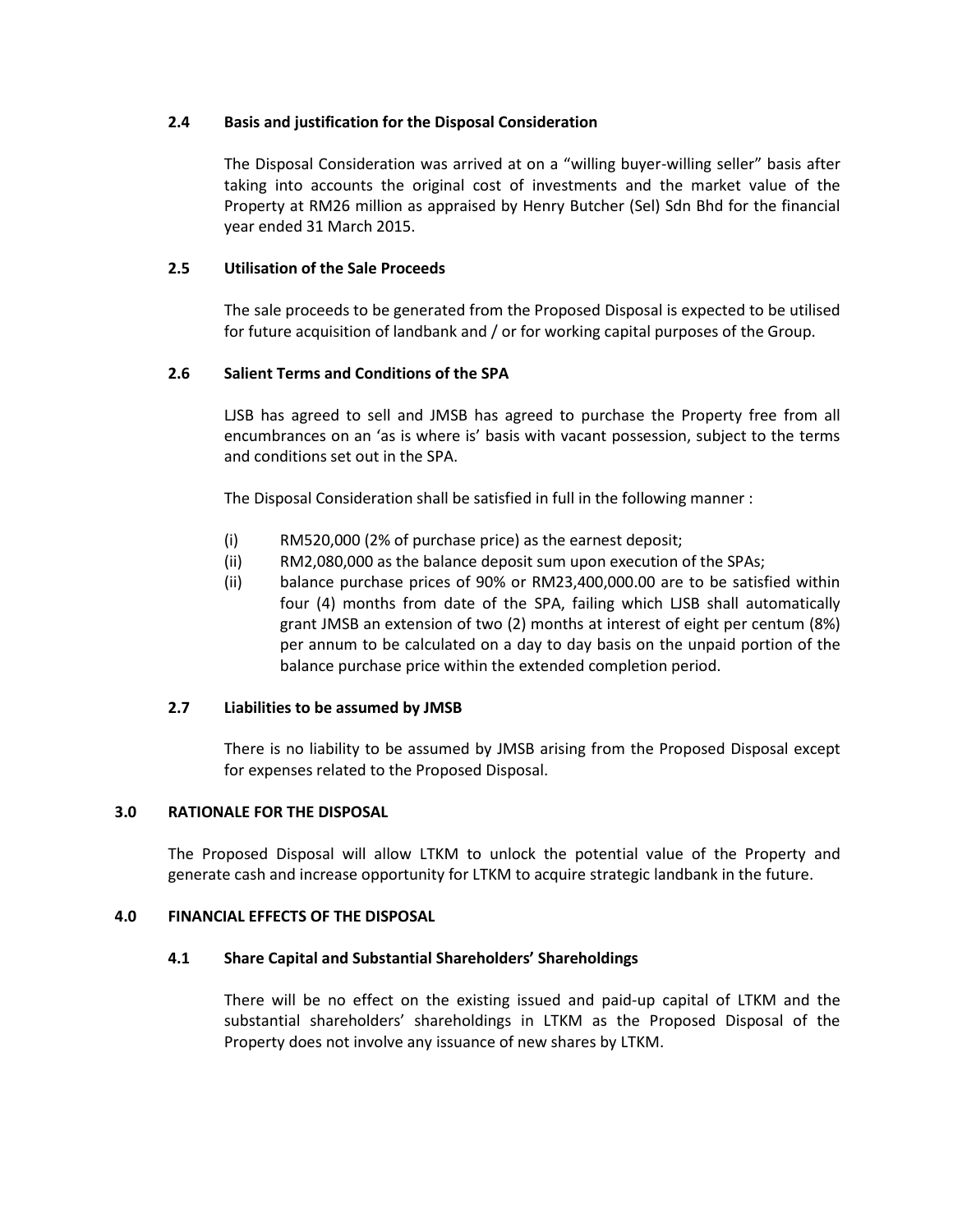### **4.2 Earnings and Earnings per Share ("EPS")**

Based on the latest audited net book value of the Property as at 31 March 2015 of RM26 million, the Proposed Disposal is expected to give rise to an estimated loss of RM767,200 after taking into account estimated expenses and tax expense.

## **4.3 Net Assets ("NA") and Gearing**

The proforma effects of the Proposed Disposal on the NA per share and gearing of the Group, based on latest audited consolidated statement of financial position of LTKM as at 31 March 2015 are set out below:

|                                                                                                                                     | Audited as at 31                          | After Proposed                            |
|-------------------------------------------------------------------------------------------------------------------------------------|-------------------------------------------|-------------------------------------------|
|                                                                                                                                     | March 2015                                | Disposal                                  |
|                                                                                                                                     | <b>RM</b>                                 | <b>RM</b>                                 |
| Share capital                                                                                                                       | 43,368,002                                | 43,368,002                                |
| Share premium                                                                                                                       | 2,467,103                                 | 2,467,103                                 |
| Asset revaluation reserve                                                                                                           | 36, 162, 875                              | 36, 162, 875                              |
| Available-for-sales reserve                                                                                                         | 5,802,542                                 | 5,802,542                                 |
| Retained earnings                                                                                                                   | 133,578,146                               | 132,810,946                               |
| Equity attributable to owners of the parent                                                                                         | 221,378,668                               | 220,611,468                               |
| Number of shares in issue (after issuance of bonus<br>issue and share split)<br>Net assets per share attributable to equity holders | 130, 104, 006                             | 130, 104, 006                             |
| ("RM")                                                                                                                              | 1.70                                      | 1.70                                      |
| Loans and borrowings<br>Trade and other payables<br>Less: Cash and bank balances                                                    | 15,445,099<br>8,290,093<br>(37, 644, 882) | 15,445,099<br>8,290,093<br>(62, 877, 682) |
| Net debt/(cash)                                                                                                                     | (13,909,690)                              | (39, 142, 490)                            |
| Equity attributable to the owners of the parent<br>Less:                                                                            | 221,378,668                               | 220,611,468                               |
| Asset revaluation reserve                                                                                                           | (36, 162, 875)                            | (36, 162, 875)                            |
| Available for sale reserve                                                                                                          | (5,802,542)                               | (5,802,542)                               |
| <b>Total capital</b>                                                                                                                | 179,413,251                               | 178,646,051                               |
| Capital and net debt                                                                                                                | 165,503,561                               | 139,503,561                               |
| Gearing ratio                                                                                                                       |                                           |                                           |